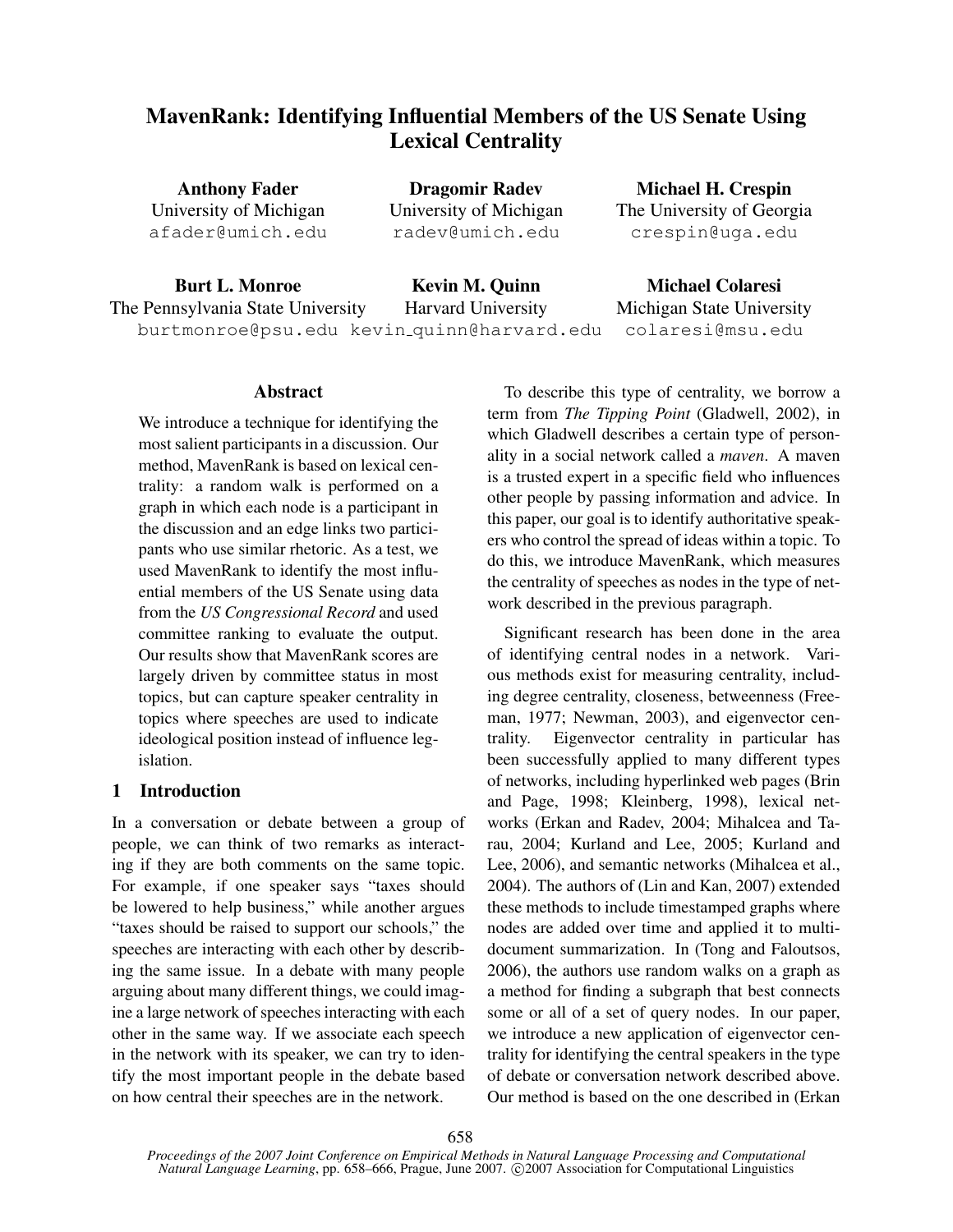and Radev, 2004) and (Mihalcea and Tarau, 2004), but modified to rank *speakers* instead of documents or sentences.

In our paper, we apply our method to analyze the *US Congressional Record*, which is a verbatim transcript of speeches given in the United States House of Representatives and Senate. The *Record* is a dense corpus of speeches made by a large number of people over a long period of time. Using the transcripts of political speeches adds an extra layer of meaning onto the measure of speaker centrality. The centrality of speakers in Congress can be thought of as a measure of relative importance or influence in the US legislative process. We can also use speaker centrality to analyze committee membership: are the central speakers on a given issue ranking members of a related committee? Is there a type of importance captured through speaker centrality that isn't obvious in the natural committee rankings?

There has been growing interest in using techniques from natural language processing in the area of political science. In (Porter et al., 2005) the authors performed a network analysis of members and committees of the US House of Representatives. They found connections between certain committees and political positions that suggest that committee membership is not determined at random. In (Thomas et al., 2006), the authors use the transcripts of debates from the US Congress to automatically classify speeches as supporting or opposing a given topic by taking advantage of the voting records of the speakers. In (Wang et al., 2005), the authors use a generative model to simultaneously discover groups of voters and topics using the voting records and the text from bills of the US Senate and the United Nations. The authors of (Quinn et al., 2006) introduce a multinomial mixture model to perform unsupervised clustering of Congressional speech documents into topically related categories. We rely on the output of this model to cluster the speeches from the *Record* in order to compare speaker rankings within a topic to related committees.

We take advantage of the natural measures of prestige in Senate committees and use them as a standard for comparison with MavenRank. Our hypothesis is that MavenRank centrality will capture the importance of speakers based on the natural committee rankings and seniority. We can test this claim by clustering speeches into topics and then mapping the topics to related committees. If the hypothesis is correct, then the speaker centrality should be correlated with the natural committee rankings.

There have been other attempts to link floor participation with topics in political science. In (Hall, 1996), the author found that serving on a committee can positively predict participation in Congress, but that seniority was not a good predictor. His measure only looked at six bills in three committees, so his method is by far not as comprehensive as the one that we present here. Our approach with MavenRank differs from previous work by providing a large scale analysis of speaker centrality and bringing natural language processing techniques to the realm of political science.

## 2 Data

#### 2.1 The US Congressional Speech Corpus

The text used in the experiments is from the United States Congressional Speech corpus (Monroe et al., 2006), which is an XML formatted version of the electronic *United States Congressional Record* from the Library of Congress<sup>1</sup>. The *Congressional Record* is a verbatim transcript of the speeches made in the US House of Representatives and Senate beginning with the 101st Congress in 1998 and includes tens of thousands of speeches per year. In our experiments we focused on the records from the 105th and 106th Senates. The basic unit of the US Congressional Speech corpus is a *record*, which corresponds to a single subsection of the print version of the *Congressional Record* and may contain zero or more speakers. Each paragraph of text within a record is tagged as either speech or non-speech and each paragraph of speech text is tagged with the unique id of the speaker. Figure 1 shows an example record file for the sixth record on July 14th, 1997 in the 105th Senate.

In our experiments we use a smaller unit of analysis called a *speech document* by taking all of the text of a speaker within a single record. The capitalization and punctuation is then removed from the text as in (Monroe et al., 2006) and then the

<sup>1</sup>http://thomas.loc.gov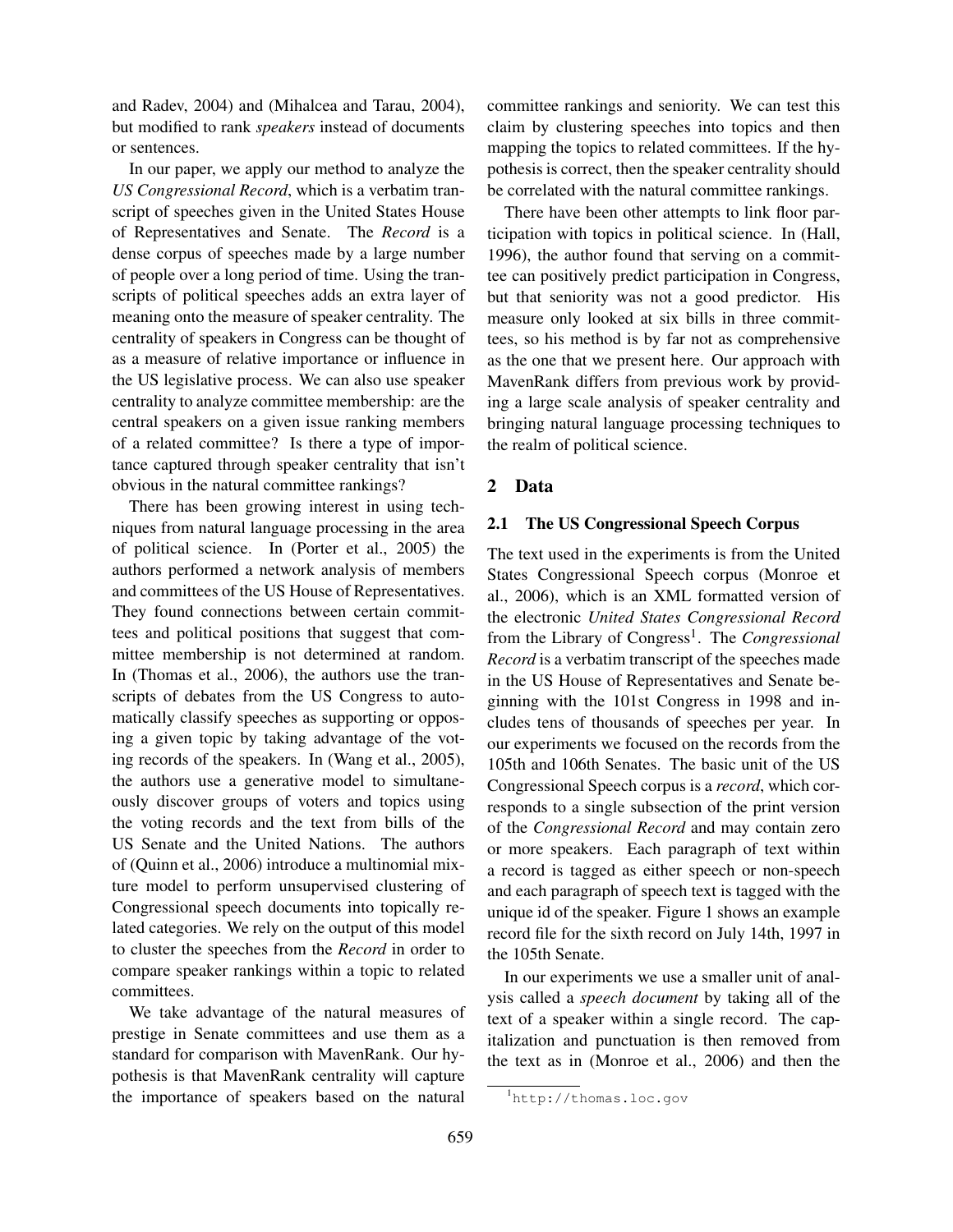text stemmed using Porter's Snowball II stemmer<sup>2</sup>. Figure 1 shows an example speech document for speaker 15703 (Herb Kohl of Wisconsin) that has been generated from the record in Figure 1.

In addition to speech documents, we also use *speaker documents*. A speaker document is the concatenation of all of a speaker's speech documents within a single session and topic (so a single speaker may have multiple speaker documents across topics). For example within the 105th Senate in topic 1 ("Judicial Nominations"), Senator Kohl has four speech documents, so the speaker document attributed to him within this session and topic would be the text of these four documents treated as a single unit. The order of the concatenation does not matter since we will look at it as a vector of weighted term frequencies (see Section 3.2).

#### 2.2 Topic Clusters

We used the direct output of the 42-topic model of the 105th-108th Senates from (Quinn et al., 2006) to further divide the speech documents into topic clusters. In their paper, they use a model where the probabilities of a document belonging to a certain topic varies smoothly over time and the words within a given document have exactly the same probability of being drawn from a particular topic. These two properties make the model different than standard mixture models (McLachlan and Peel, 2000) and the latent Dirichlet allocation model of (Blei et al., 2003). The model of (Quinn et al., 2006) is most closely related to the model of (Blei and Lafferty, 2006), who present a generalization of the model used by (Quinn et al., 2006). Table 1 lists the 42 topics and their related committees.

The output from the topic model is a  $D \times 42$  matrix  $Z$  where  $D$  is the number of speech documents and the element  $z_{dk}$  represents the probability of the dth speech document being generated by topic  $k$ . We clustered the speech documents by assigning a speech document  $d$  to the  $k$ th cluster where

$$
k = \arg\max_j z_{dj}.
$$

If the maximum value is not unique, we arbitrarily assign d to the lowest numbered cluster where  $z_{dj}$  is a maximum. A typical topic cluster contains several hundred speech documents, while some of the larger topic clusters contain several thousand.

#### 2.3 Committee Membership Information

The committee membership information that we used in the experiments is from Stewart and Woon's committee assignment codebook (Stewart and Woon, 2005). This provided us with a roster for each committee and rank and seniority information for each member. In our experiments we use the *rank within party* and *committee seniority* member attributes to test the output of our pipeline. The rank within party attribute orders the members of a committee based on the Resolution that appointed the members with the highest ranking members having the lowest number. The chair and ranking members always receive a rank of 1 within their party. A committee member's committee seniority attribute corresponds to the number of years that the member has served on the given committee.

#### 2.4 Mapping Topics to Committees

In order to test our hypothesis that lexical centrality is correlated with the natural committee rankings, we needed a map from topics to related committees. We based our mapping on Senate Rule  $XXV<sub>3</sub>$ <sup>3</sup> which defines the committees, and the descriptions on committee home pages. Table 1 shows the map, where a topic's related committees are listed in italics below the topic name. Because we are matching short topic names to the complex descriptions given by Rule XXV, the topic-committee map is not one to one or even particularly well defined: some topics are mapped to multiple committees, some topics are not mapped to any committees, and two different topics may be mapped to the same committee. This is not a major problem because even if a one to one map between topics and committees existed, speakers from outside a topic's related committee are free to participate in the topic simply by giving a speech. Therefore there is no way to rank all speakers in a topic using committee information. To test our hypotheses, we focused our attention on topics that have at least one related committee. In Section 4.3 we describe how the MavenRank scores

<sup>2</sup>http://snowball.tartarus.org/

algorithms/english/stemmer.html

<sup>3</sup>http://rules.senate.gov/senaterules/ rule25.php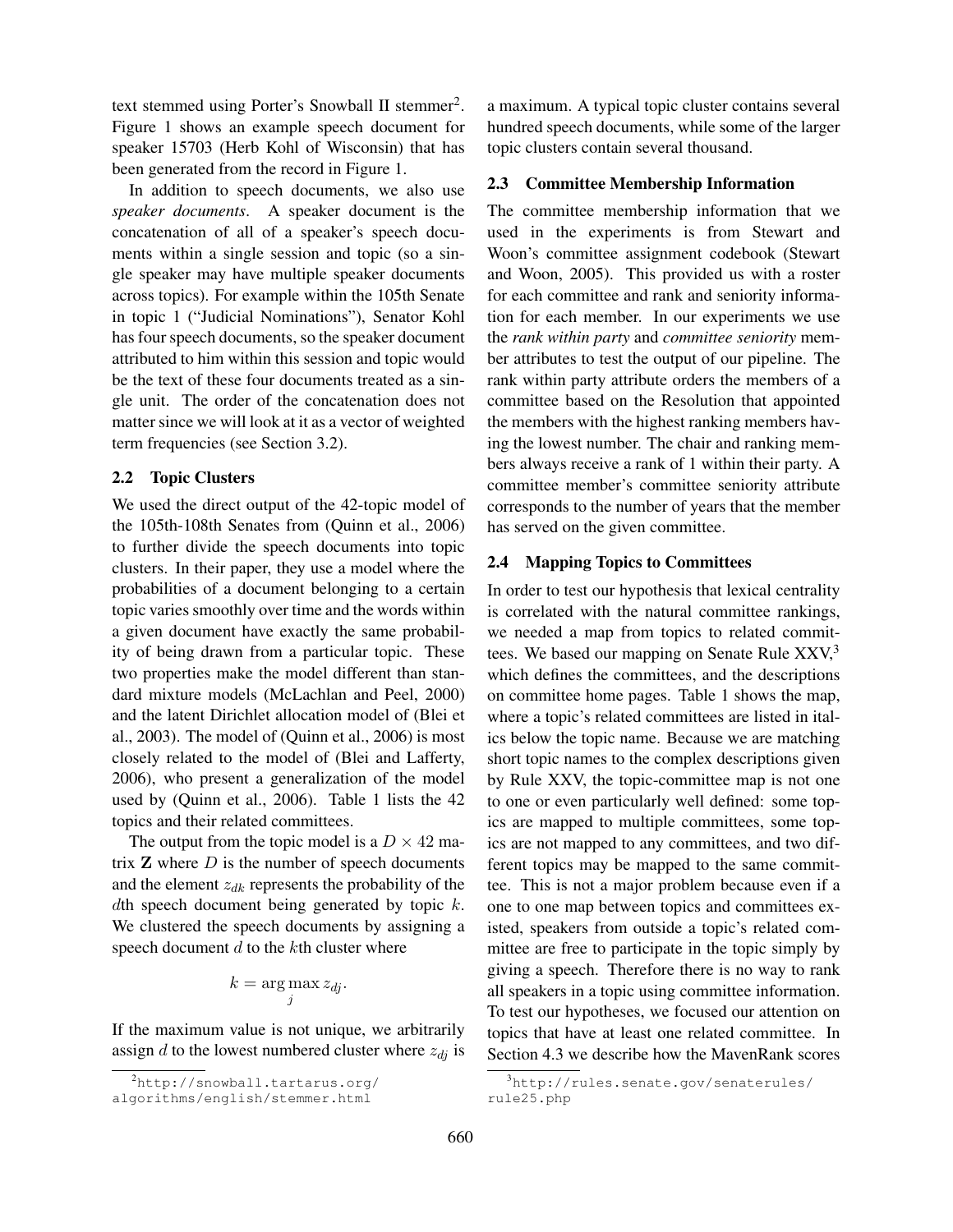| xml version="1.0" standalone="no"?                               | mr presid a the rank democrat on the antitrust subcommitte     |
|------------------------------------------------------------------|----------------------------------------------------------------|
| RECORD SYSTEM "record.dtd"                                       | let me tell you why i support mr klein nomin why he i a        |
| <record></record>                                                | good choic for the job and why we ought to confirm him         |
| $<$ HEADER $>$                                                   | todai                                                          |
| <chamber>Senate</chamber>                                        | first joel klein i an accomplish lawyer with a distinguish     |
| <title>NOMINATION OF JOEL KLEIN TO BE ASSISTANT ATTORNEY</title> | career he graduat from columbia univers and harvard law        |
| GENERAL IN CHARGE OF THE ANTITRUST DIVISION                      | school and clerk for the u court of appeal here in             |
| $<$ DATE>19970714                                                | washington then for justic powel just a importantli he i       |
| $<$ /HEADER>                                                     | the presid choic to head the antitrust divis and i believ      |
| <body></body>                                                    | that ani presid democrat or republican i entitl to a strong    |
| $<$ GRAF>                                                        | presumpt in favor of hi execut branch nomine second joel       |
| <pageref></pageref>                                              | klein i a pragmatist not an idealogu hi answer at hi confirm   |
| <speaker>NULL</speaker>                                          | hear suggest that he i not antibusi a some would claim the     |
| <nonspeech>NOMINATION OF JOEL KLEIN TO BE ASSISTANT</nonspeech>  | antitrust divis wa in the late 1970 nor anticonsum a some      |
| ATTORNEY GENERAL IN CHARGE OF THE ANTITRUST DIVISION             | arqu the divis wa dure the 1980 instead he will plot a middl   |
| (Senate - July 14, 1997)                                         | cours i believ that promot free market fair competit and       |
| $<$ / $GRAF$                                                     | consum welfar                                                  |
| $<$ GRAF>                                                        | the third reason we should confirm joel klein i becaus no on   |
| <pageref>S7413</pageref>                                         | deserv to linger in thi type of legisl limbo here in congress  |
| <speaker>15703</speaker>                                         | we need the input of a confirm head of the antitrust divis     |
| <speech> Mr. President, as the ranking Democrat on the</speech>  | to give u the administr view on a varieti of import polici     |
| Antitrust Subcommittee, let me tell you why I support Mr.        | matter defens consolid electr deregul and telecommun merger    |
| Klein's nomination, why he is a good choice for the job,         | among other we need someon who can speak with author for the   |
| and why we ought to confirm him today.                           | divis without a cloud hang over hi head                        |
| $SPEECH>$                                                        | more than that without a confirm leader moral at the           |
| $\langle$ /GRAF>                                                 | antitrust divis i suffer and given the pace at which the       |
| $\cdots$                                                         | presid ha nomin and the senat ha confirm appointe if we fail   |
| $<$ GRAF>                                                        | to approv mr klein it will be at least a year befor we confirm |
| <pageref>S7414</pageref>                                         | a replac mayb longer and mayb never so we need to act now we   |
| <speaker>UNK1</speaker>                                          | can't afford to let the antitrust divis continu to drift       |
| <speech> Without objection, it is so ordered. </speech>          | final mr presid i have great respect for the senat from south  |
| $<$ / $GRAF$ >                                                   | carolina a well a the senat from nebraska and north dakota     |
| $<$ /BODY>                                                       | thei have been forc advoc for consum on telecommun matter and  |
| $\langle$ /RECORD>                                               | $\cdots$                                                       |
|                                                                  |                                                                |

Figure 1: A sample of the text from record 105.sen.19970714.006.xml and the speech document for Senator Herb Kohl of Wisconsin (id 15703) generated from it. The "..." represents omitted text.



Table 1: The numbers and names of the 42 topics from (Quinn et al., 2006) with our mappings to related committees (listed below the topic name, if available).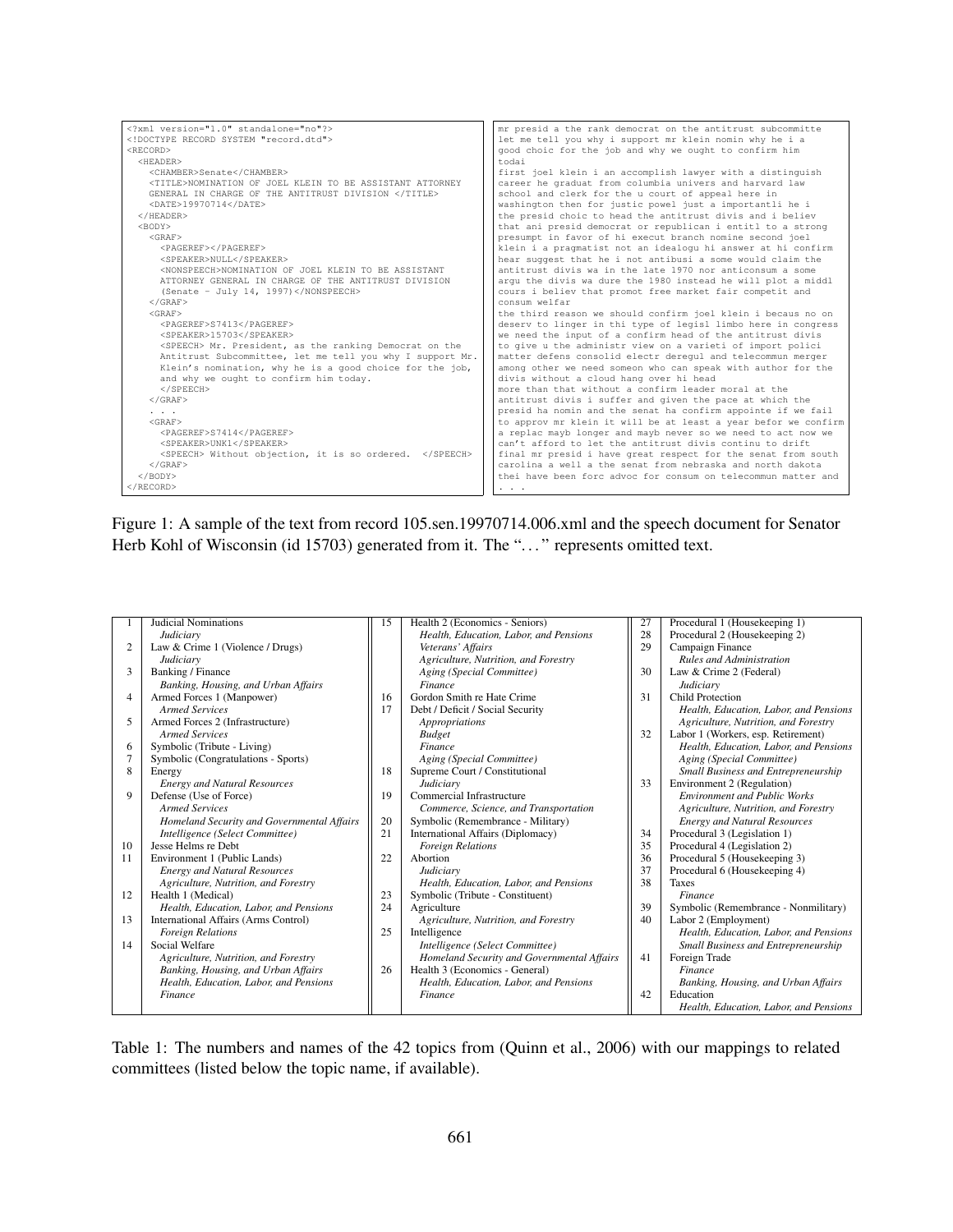of speakers who are not members of related committees were taken into account when we measured the rank correlations.

## 3 MavenRank and Lexical Similarity

The following sections describe MavenRank, a measure of speaker centrality, and tf-idf cosine similarity, which is used to measure the lexical similarity of speeches.

#### 3.1 MavenRank

*MavenRank* is a graph-based method for finding speaker centrality. It is similar to the methods in (Erkan and Radev, 2004; Mihalcea and Tarau, 2004; Kurland and Lee, 2005), which can be used for ranking sentences in extractive summaries and documents in an information retrieval system. Given a collection of speeches  $s_1, \ldots, s_N$  and a measure of lexical similarity between pairs  $\text{sim}(s_i, s_j) \geq 0$ , a similarity graph can be constructed. The nodes of the graph represent the speeches and a weighted similarity edge is placed between pairs that exceed a similarity threshold  $s_{min}$ . MavenRank is based on the premise that important speakers will have central speeches in the graph, and that central speeches should be similar to other central speeches. A recursive explanation of this concept is that the score of a speech should be proportional to the scores of its similar neighbors.

Given a speech  $s$  in the graph, we can express the recursive definition of its score  $p(s)$  as

$$
p(s) = \sum_{t \in adj[s]} \frac{p(t)}{wdeg(t)} \tag{1}
$$

where  $adj[s]$  is the set of all speeches adjacent to s and  $wdeg(t) = \sum_{u \in adj[t]} sim(t, u)$ , the weighted degree of  $t$ . Equation  $(1)$  captures the idea that the MavenRank score of a speech is distributed to its neighbors. We can rewrite this using matrix notation as

$$
\mathbf{p} = \mathbf{p} \mathbf{B} \tag{2}
$$

where  $\mathbf{p} = (p(s_1), p(s_2), \dots, p(s_N))$  and the matrix B is the row normalized similarity matrix of the graph

$$
\mathbf{B}(i,j) = \frac{\mathbf{S}(i,j)}{\sum_{k} \mathbf{S}(i,k)}\tag{3}
$$

where  $S(i, j) = \text{sim}(s_i, s_j)$ . Equation (2) shows that the vector of MavenRank scores p is the left eigenvector of B with eigenvalue 1.

We can prove that the eigenvector **p** exists by using a techinque from (Page et al., 1999). We can treat the matrix B as a Markov chain describing the transition probabilities of a random walk on the speech similarity graph. The vector **p** then represents the stationary distribution of the random walk. It is possible that some parts of the graph are disconnected or that the walk gets trapped in a component. These problems are solved by reserving a small escape probability at each node that represents a chance of jumping to any node in the graph, making the Markov chain irreducible and aperiodic, which guarantees the existence of the eigenvector. Assuming a uniform escape probability for each node on the graph, we can rewrite Equation (2) as

$$
\mathbf{p} = \mathbf{p}[d\mathbf{U} + (1 - d)\mathbf{B}] \tag{4}
$$

where U is a square matrix with  $U(i, j) = 1/N$ for all  $i$  and  $j$ ,  $N$  is the number of nodes, and  $d$  is the escape probability chosen in the interval  $[0.1, 0.2]$  (Brin and Page, 1998). Equation (4) is known as *PageRank* (Page et al., 1999) and is used for determining prestige on the web in the Google search engine.

#### 3.2 Lexical Similarity

In our experiments, we used tf-idf cosine similarity to measure lexical similarity between speech documents. We represent each speech document as a vector of term frequencies (or *tf*), which are weighted according to the relative importance of the given term in the cluster. The terms are weighted by their *inverse document frequency* or *idf*. The idf of a term  $w$  is given by (Sparck-Jones, 1972)

$$
idf(w) = \log\left(\frac{N}{n_w}\right) \tag{5}
$$

where  $N$  is the number of documents in the corpus and  $n_w$  is the number of documents in the corpus containing the term  $w$ . It follows that very common words like "of" or "the" have a very low idf, while the idf values of rare words are higher. In our experiments, we calculated the idf values for each topic using all speech documents across sessions within the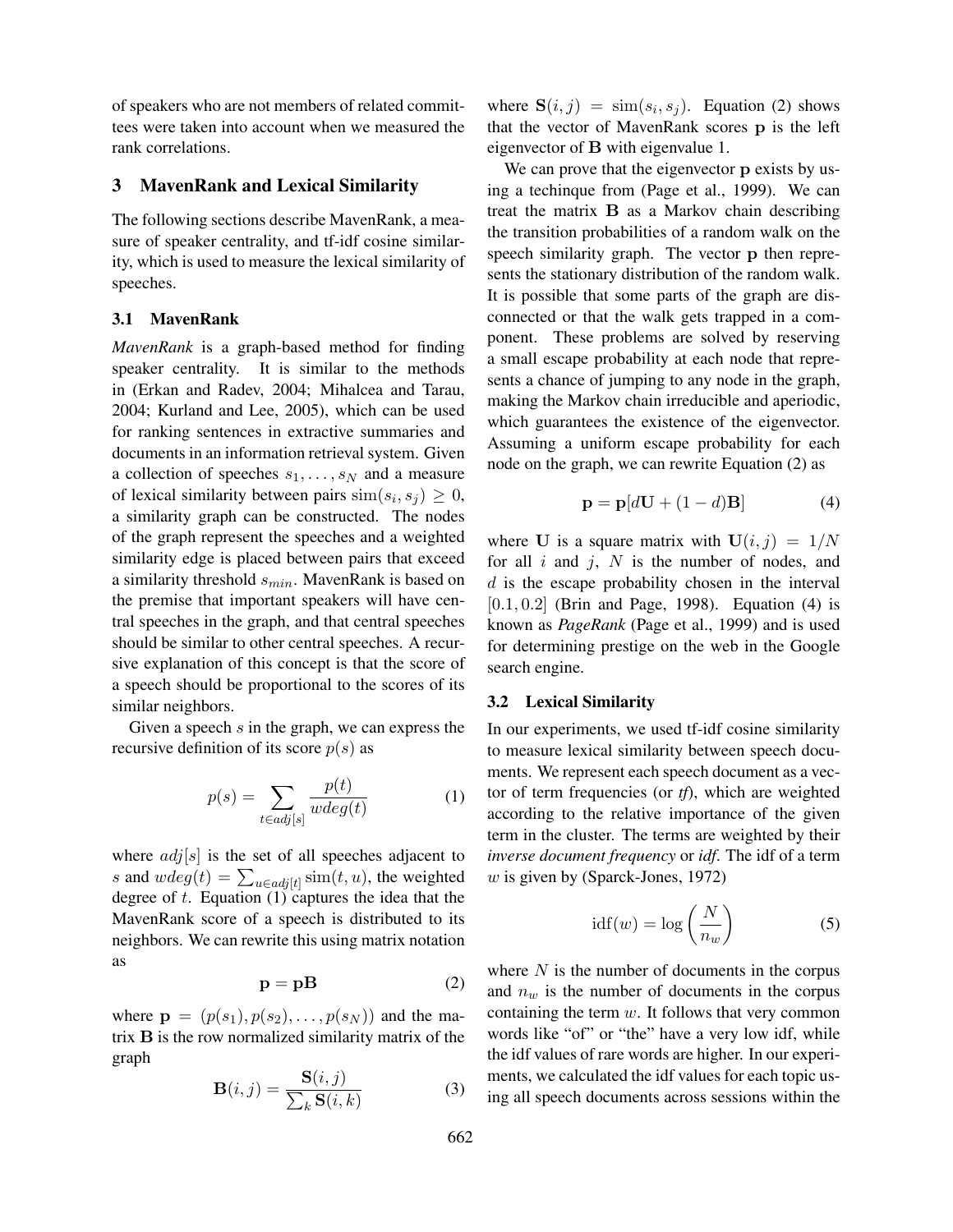

Figure 2: MavenRank percentiles for three speakers over four topics.

given topic. We calculated *topic-specific* idf values because some words may be relatively unimportant in one topic, but important in another. For example, in topic 22 ("Abortion"), the idf of the term "abort" is near 0.20, while in topic 38 ("Taxes"), its idf is near 7.18.

The tf-idf cosine similarity measure tf-idf-cosine $(u, v)$  is defined as

$$
\frac{\sum_{w \in u, v} \operatorname{tf}_{u}(w) \operatorname{tf}_{v}(w) \operatorname{idf}(w)^{2}}{\sqrt{\sum_{w \in u} (\operatorname{tf}_{u}(w) \operatorname{idf}(w))^{2}} \sqrt{\sum_{w \in v} (\operatorname{tf}_{v}(w) \operatorname{idf}(w))^{2}}}, \quad (6)
$$

which is the cosine of the angle between the tf-idf vectors.

There are other alternatives to tf-idf cosine similarity. Some other possible similarity measures are document edit distance, the language models from (Kurland and Lee, 2005), or generation probabilities from (Erkan, 2006). For simplicity, we only used tf-idf similarities in our experiments, but any of these measures could be used in this case.

#### 4 Experiments and Results

#### 4.1 Data

We used the topic clusters from the 105th Senate as training data to adjust the parameter  $s_{min}$  and observe trends in the data. We did not run experiments to test the effect of different values of  $s_{min}$  on MavenRank scores, but our chosen value of 0.25 has shown to give acceptable results in similar experiments (Erkan and Radev, 2004). We used the topic clusters from the 106th Senate as test data. For the speech document networks, there was an average of 351 nodes (speech documents) and 2142 edges per topic. For the speaker document networks, there was an average of 63 nodes (speakers) and 545 edges per topic.

#### 4.2 Experimental Setup

We set up a pipeline using a Perl implementation of tf-idf cosine similarity and MavenRank. We ran MavenRank on the topic clusters and ranked the speakers based on the output. We used two different types granularities of the graphs as input: one where the nodes are speech documents and another where the nodes are speaker documents (see Section 2.1). For the speech document graph, a speaker's score is determined by the sum of the MavenRank scores of the speeches given by that speaker.

#### 4.3 Evaluation Methods

To evaluate our output, we estimate independent ordinary least squares linear regression models of MavenRank centrality for topics with at least one related committee (there are 29 total):

$$
MavenRank_{ik} = \beta_{0k} + \beta_{sk} Seniority_{ik} ++\beta_{rk} RankingMember_{jk} + \epsilon_{ik}
$$
 (7)

where  $i$  indexes Senators,  $k$  indexes topics, Seniority<sub>ik</sub> is the number of years Senator i has served on the relevant committee for topic  $k$  (value zero for those not on a relevant committee) and  $RankingMember_{jk}$  has the value of one only for the Chair and ranking minority member of a relevant committee. We are interested primarily in the overall significance of the estimated model (indicating committee effects) and, secondarily, in the specific source of any committee effect in seniority or committee rank.

#### 4.4 Results

Table 2 summarizes the results. "Maven" status on most topics does appear to be driven by committee status, as expected. There are particularly strong effects of seniority and rank in topics tied to the Judiciary, Foreign Relations, and Armed Services committees, as well as legislation-rich areas of domestic policy. Perhaps of greater interest are the topics that do not have committee effects. These are of three distinct types. The first are highly politicized topics for which speeches are intended not to influence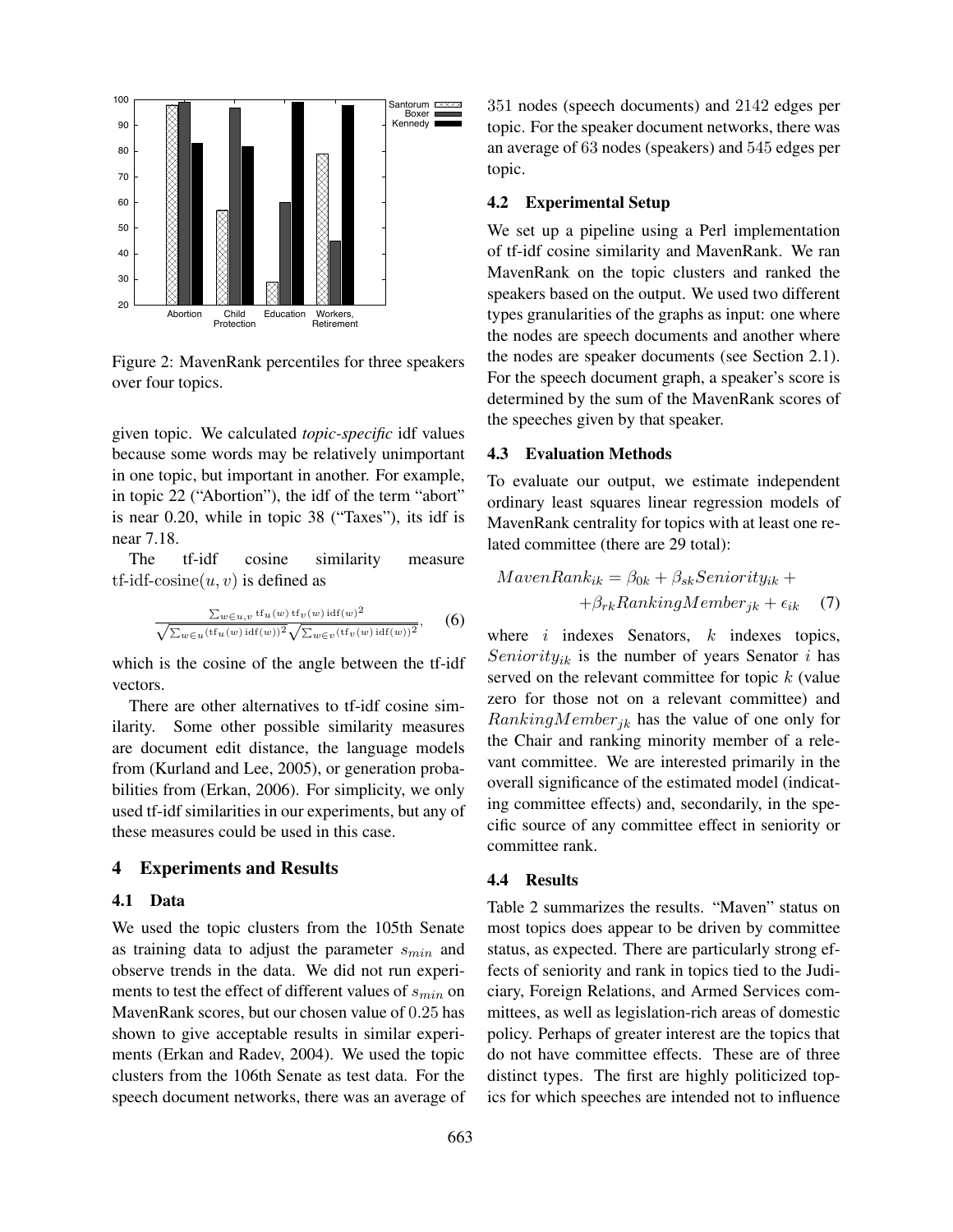|                                   | <b>Topic</b>                                         | $p(F)^a$ | $p(\beta_s>0)^b$ | $p(\beta_r>0)^c$  |                                                         | Topic                           | p(F)  | $p(\beta_s > 0)$ | $p(\beta_r > 0)$ |  |
|-----------------------------------|------------------------------------------------------|----------|------------------|-------------------|---------------------------------------------------------|---------------------------------|-------|------------------|------------------|--|
|                                   | <b>Seniority and Ranking Status Both Significant</b> |          |                  |                   | <b>Seniority and Ranking Status Jointly Significant</b> |                                 |       |                  |                  |  |
| 2                                 | Law & Crime 1 [Violent]                              | <.001    | 0.016            | <.001             | 26                                                      | Health 3 [Economics]            | 0.001 | 0.106            | 0.064            |  |
| 18                                | Constitutional                                       | <.001    | 0.003            | <.001             | 32                                                      | Labor 1 [Workers]               | 0.007 | 0.156            | 0.181            |  |
|                                   |                                                      |          |                  |                   | 33                                                      | Environment 2 [Regulation]      | 0.007 | 0.063            | 0.056            |  |
| <b>Seniority Significant</b>      |                                                      |          | 3                | Banking / Finance | 0.042                                                   | 0.141                           | 0.579 |                  |                  |  |
| 12                                | Health 1 [Medical]                                   | <.001    | <.001            | 0.567             |                                                         |                                 |       |                  |                  |  |
| 42                                | Education                                            | <.001    | $\epsilon$ .001  | 0.337             | <b>No Significant Effects of Committee Status</b>       |                                 |       |                  |                  |  |
| 41                                | Trade                                                | <.001    | <.001            | 0.087             | 11                                                      | Environment 1 [Public Lands]    | 0.104 | 0.102            | 0.565            |  |
| 21                                | Int'l Affairs [Nonmilitary]                          | <.001    | 0.007            | 0.338             | 22                                                      | Abortion                        | 0.419 | 0.609            | 0.252            |  |
| 9                                 | Defense [Use of Force]                               | 0.002    | 0.001            | 0.926             | 5                                                       | Armed Forces 2 [Infrastructure] | 0.479 | 0.267            | 0.919            |  |
| 19                                | Commercial Infrastructure                            | 0.007    | 0.032            | 0.332             | 24                                                      | Agriculture                     | 0.496 | 0.643            | 0.425            |  |
| 40                                | Labor 2 [Employment]                                 | 0.029    | 0.010            | 0.114             | 17                                                      | Debt / Social Security          | 0.502 | 0.905            | 0.295            |  |
| 38                                | Taxes                                                | 0.037    | 0.033            | 0.895             | 15                                                      | Health 2 [Seniors]              | 0.706 | 0.502            | 0.922            |  |
|                                   |                                                      |          |                  |                   | 25                                                      | Intelligence                    | 0.735 | 0.489            | 0.834            |  |
| <b>Ranking Status Significant</b> |                                                      |          | 29               | Campaign Finance  | 0.814                                                   | 0.748                           | 0.560 |                  |                  |  |
| 30                                | Crime 2 [Federal]                                    | <.001    | 0.334            | <.001             | 31                                                      | <b>Child Protection</b>         | 0.856 | 0.580            | 0.718            |  |
| 8                                 | Energy                                               | <.001    | 0.145            | <.001             |                                                         |                                 |       |                  |                  |  |
|                                   | Judicial Nominations                                 | <.001    | 0.668            | <.001             |                                                         |                                 |       |                  |                  |  |
| 14                                | Social Welfare                                       | <.001    | 0.072            | 0.005             |                                                         |                                 |       |                  |                  |  |
| 13                                | Int'l Affairs [Arms]                                 | <.001    | 0.759            | 0.001             |                                                         |                                 |       |                  |                  |  |
| 4                                 | Armed Forces 1 [Manpower]                            | 0.007    | 0.180            | 0.049             |                                                         |                                 |       |                  |                  |  |

*a* F-test for joint significance of committee variables.

*<sup>b</sup>*T-test for significance of committee seniority.

*<sup>c</sup>*T-test for significance of chair or ranking member status.

Table 2: Significance tests for ordinary least squares (OLS) linear regressions of MavenRank scores (Speechdocuments graph) on committee seniority (in years) and ranking status (chair or ranking member), 106th Senate, topic-by-topic. Results for the speaker-documents graph are similar.

legislation as much as indicate an ideological or partisan position, so the mavens are not on particular committees (abortion, children, seniors, the economy). The second are "distributive politics" topics where many Senators speak to defend state or regional interests, so debate is broadly distributed and there are no clear mavens (agriculture, military base closures, public lands). Third are topics where there are not enough speeches for clear results, because most debate occurred after 1999-2000 (post-9/11 intelligence reform, McCain-Feingold campaign finance reform).

Alternative models, using measures of centrality based on the centroid were also examined. Distance to centroid provides broadly similar results as MavenRank, with several marginal significance results reversed in each direction. Cosine similarity with centroid, on the other hand, appears to have no relationship with committee structure.

Figure 2 shows the MavenRank percentiles (using the speech document network) for Senators Rick Santorum, Barbara Boxer, and Edward Kennedy across a few topics in the 106th Senate. These sample scores conform to the expected rankings for these speakers. In this session, Santorum was the sponsor of a bill to ban partial birth abortions and was a spokesman for Social Security reform, which support his high ranking in abortion and workers/retirement. Boxer acted as the lead opposition to Santorum's abortion bill and is known for her support of child abuse laws. Kennedy was ranking member of the Health, Education, Labor, and Pensions committee and the Judiciary committee (which was involved with the abortion bill).

#### 4.5 MavenRank in Other Contexts

MavenRank is a general method for finding central speakers in a discussion and can be applied to areas outside of political science. One potential application would be analyzing blog posts to find "Maven" bloggers by treating blogs as speakers and posts as speeches. Similarly, MavenRank could be used to find central participants in a newsgroup, a forum, or a collection of email conversations.

## 5 Conclusion

We have presented a technique for identifying lexically central speakers using a graph based method called MavenRank. To test our method for finding central speakers, we analyzed the *Congressional*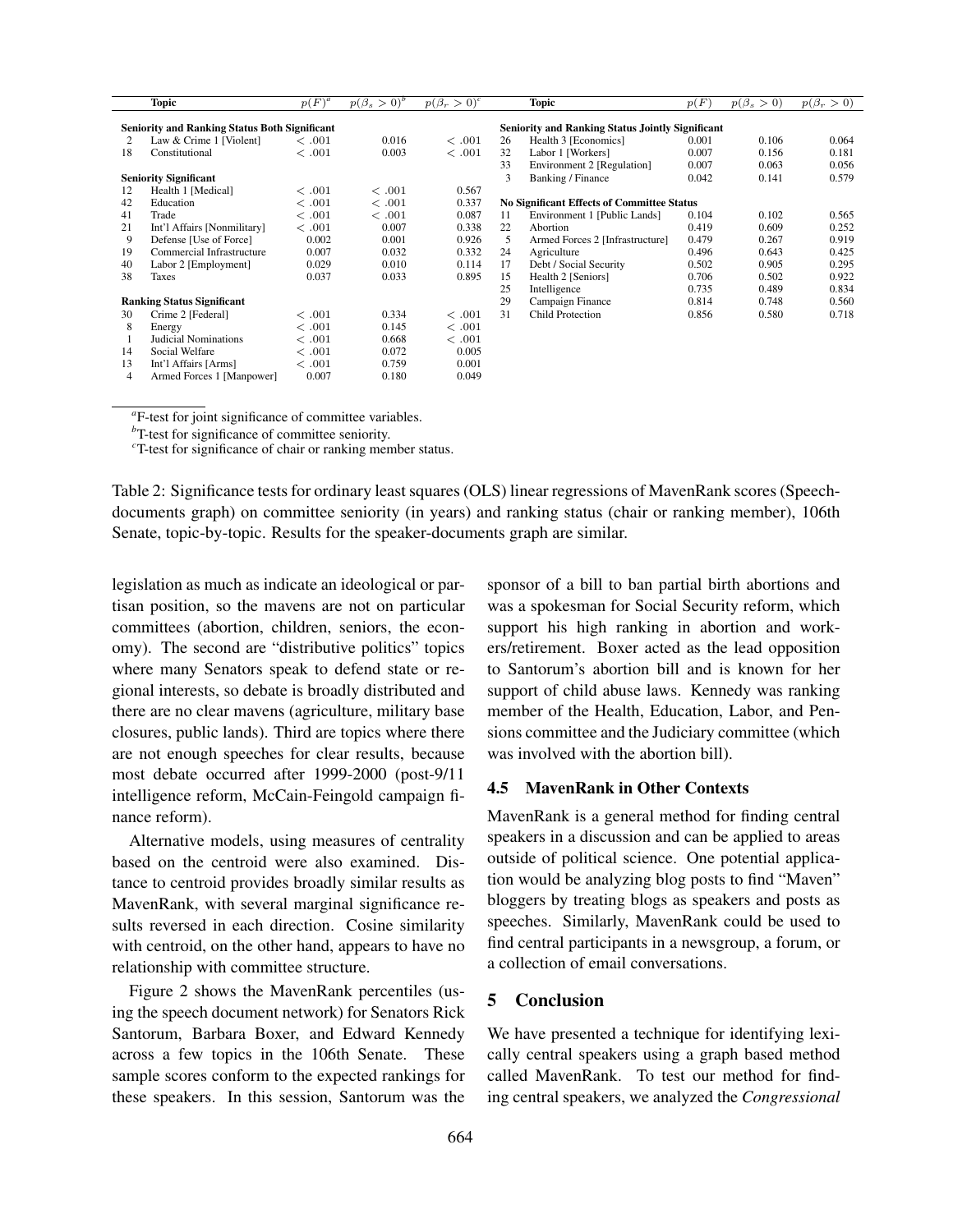*Record* by creating a map from the clusters of speeches to Senate committees and comparing the natural ranking committee members to the output of MavenRank. We found evidence of a possible relationship between the lexical centrality and committee rank of a speaker by ranking the speeches using MavenRank and computing the rank correlation with the natural ordering of speakers. Some specific committees disagreed with our hypothesis that MavenRank and committee position are correlated, which we propose is because of the non-legislative aspects of those specific committees. The results of our experiment suggest that MavenRank can indeed be used to find central speakers in a corpus of speeches.

We are currently working on applying our methods to the US House of Representatives and other records of parliamentary speech from the United Kingdom and Australia. We have also developed a dynamic version of MavenRank that takes time into account when finding lexical centrality and plan on using it with the various parliamentary records. We are interested in dynamic MavenRank to go further with the idea of tracking how ideas get propagated through a network of debates, including congressional records, blogs, and newsgroups.

## Acknowledgments

This paper is based upon work supported by the National Science Foundation under Grant No. 0527513, "DHB: The dynamics of Political Representation and Political Rhetoric". Any opinions, findings, and conclusions or recommendations expressed in this paper are those of the authors and do not necessarily reflect the views of the National Science Foundation.

#### **References**

- David Blei and John Lafferty. 2006. Dynamic topic models. In *Machine Learning: Proceedings of the Twenty-Third International Conference (ICML)*.
- David M. Blei, Andrew Y. Ng, and Michael I. Jordan. 2003. Latent dirichlet allocation. *Journal of Machine Learning Research*, 3:993–1022.
- Sergey Brin and Lawrence Page. 1998. The anatomy of a large-scale hypertextual Web search engine. *Computer Networks and ISDN Systems*, 30(1–7):107–117.
- Günes Erkan and Dragomir R. Radev. 2004. Lexrank: Graph-based centrality as salience in text summarization. *Journal of Artificial Intelligence Research (JAIR)*.
- Gunes Erkan. 2006. Language model-based document clustering using random walks. In *Proceedings of the Human Language Technology Conference of the NAACL, Main Conference*, pages 479–486, New York City, USA, June. Association for Computational Linguistics.
- L. C. Freeman. 1977. A set of measures of centrality based on betweenness. *Sociometry*, 40(1):35–41, March.
- Malcolm Gladwell. 2002. *The Tipping Point: How Little Things Can Make a Big Difference*. Back Bay Books, January.
- Richard L. Hall. 1996. *Participation in Congress*. Yale University Press.
- Jon M. Kleinberg. 1998. Authoritative sources in a hyperlinked environment. In *Proceedings of the 9th Annual ACM-SIAM Symposium on Discrete Algorithms*, pages 668–677.
- Oren Kurland and Lillian Lee. 2005. PageRank without hyperlinks: Structural re-ranking using links induced by language models. In *Proceedings of SIGIR*, pages 306–313.
- Oren Kurland and Lillian Lee. 2006. Respect my authority! HITS without hyperlinks, utilizing cluster-based language models. In *Proceedings of SIGIR*, pages 83– 90.
- Ziheng Lin and Min-Yen Kan. 2007. Timestamped graphs: Evolutionary models of text for multidocument summarization. In *Proceedings of the Second Workshop on TextGraphs: Graph-Based Algorithms for Natural Language Processing*, pages 25–32, Rochester, NY, USA. Association for Computational Linguistics.
- Geoffrey McLachlan and David Peel. 2000. *Finite Mixture Models*. New York: Wiley.
- Rada Mihalcea and Paul Tarau. 2004. TextRank: Bringing order into texts. In *Proceedings of the Ninth Conference on Empirical Methods in Natural Language Processing (EMNLP '04)*.
- Rada Mihalcea, Paul Tarau, and Elizabeth Figa. 2004. Pagerank on semantic networks, with application to word sense disambiguation. In *Proceedings of the Twentieth International Conference on Computational Linguistics (COLING '04)*, pages 1126–1132.